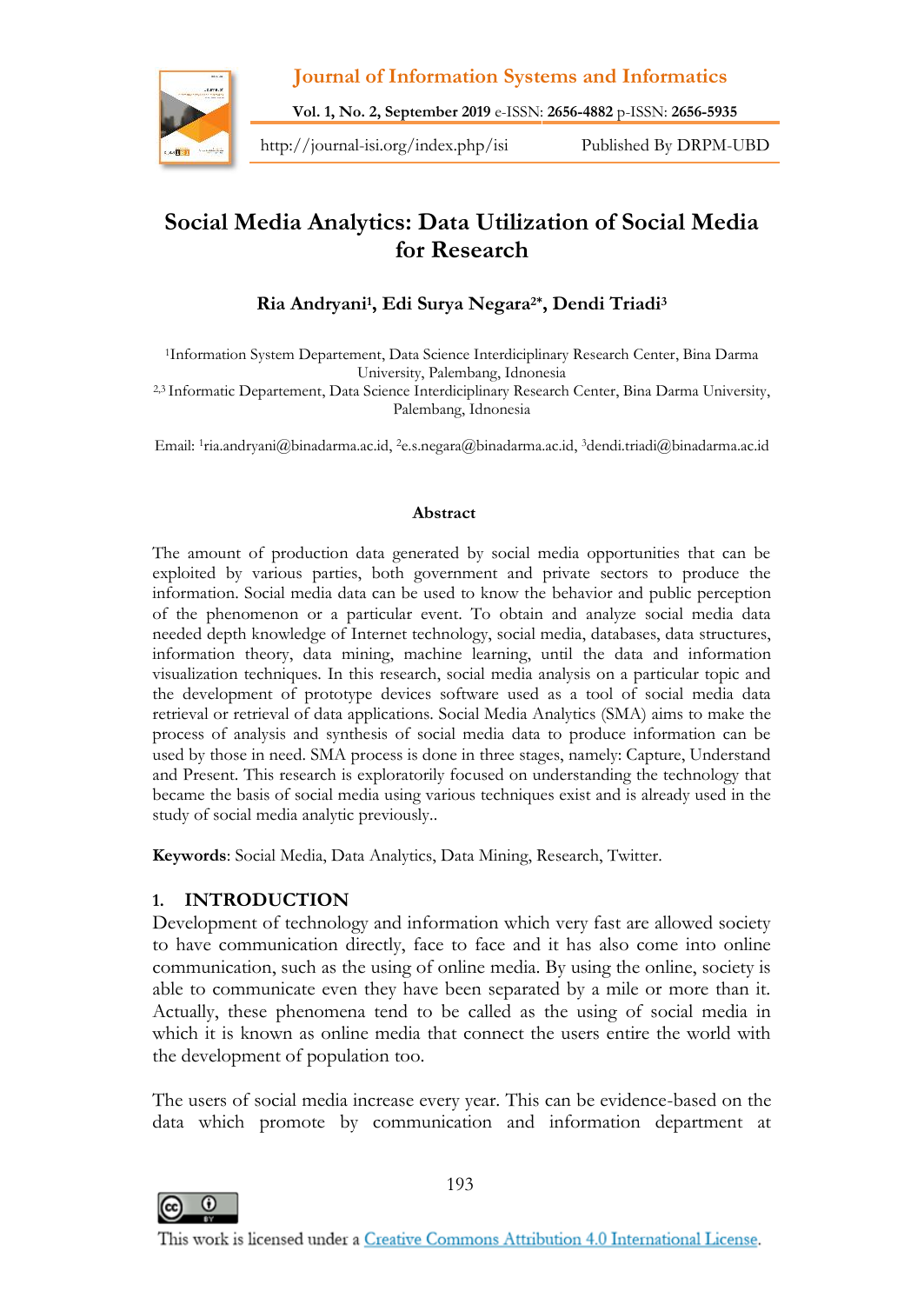## **Journal of Information Systems and Informatics Vol. 1, No. <sup>2</sup>, September <sup>2019</sup>**

| <b>Journal of Information Systems and Informatics</b><br>Vol. 1, No. 2, September 2019 |                                      |                   |
|----------------------------------------------------------------------------------------|--------------------------------------|-------------------|
| $p$ -ISSN: 2656-5935                                                                   | http://journal-isi.org/index.php/isi | e-ISSN: 2656-4882 |
|                                                                                        |                                      |                   |

kominfo.go.id and it showed that the use of internet in Indonesia attained 63 Vol. 1, No. 2, September 2019<br>
p-ISSN: 2656-5935 http://journal-isi.org/index.php/isi e-ISSN: 2656-4882<br>
kominfo.go.id and it showed that the use of internet in Indonesia attained 63<br>
million with 95% of them takes the int Indonesia filled 72.700.000 person from 251.160.124 person in Indonesia. The kominfo.go.id and it showed that the use of internet in Indonesia attained 63 million with 95% of them takes the internet to access social media[12]. Based on the survey of Global Web Index in January 2014, the user of the of the internet in Indonesia[21].

Looking at the condition above, it can be said that the user of the internet tended to use social media. The uses of social media data are to produce information which can be reviewed or it tends to call Social Media Analytics (SMA) and it has been done in current days. Actually, there are many fields which function SMA, such as economy, business[5], healthy and epidemiology[9][6][2][13], development of social[21] until fields of dynamics city[10][24], academic social network[16], Geospatial data analysis[25][26] etc. Social media is often used to express phenomena which happen in a certain location. Therefore, the data which have been produced from social media is known widely and bigger information. If the data tend to wider form, it will have an opportunity to produce accurate information.

The process of SMA has been done by retrieving, storing, processing, and visualizing data[19] by utilizing various clustering and classification algorithms such as the community detection algorithm that is used to detect communities on social media[15]. Actually, the process is taken as a method to make social media to be one of the research media which is possible to analyze data and it is used as a source of the data in conducting research.

The challenge which is taken in using data of social media is: each site of social media uses different platform volume, complexity from information and the data unstructured[20]. SMA gets the challenge by providing tools and framework to collect, evaluates, analyze, conclude, and visualize data of social media[7].

To use data of social media in supporting research activities which relate to perception society and social behavior are dealing with tools and framework that developed in specific ways to collect, evaluate, analyze, conclude, and visualize the data. The problem which needed to response through this research is the tools and framework, such as: what are things which needed to support research activities on social phenomena which have data on social media. Considering the complexity and kinds of the platform which is used by each media social, thus this research will discuss SMA at micro-blogger site. Twitter or it is often called with Twitter Data Analytics.

This research takes a phenomenon, namely crash of Air Asia with flying code QZ8501 at 28th January 2014 in Strait of Karimata and it looks like an object to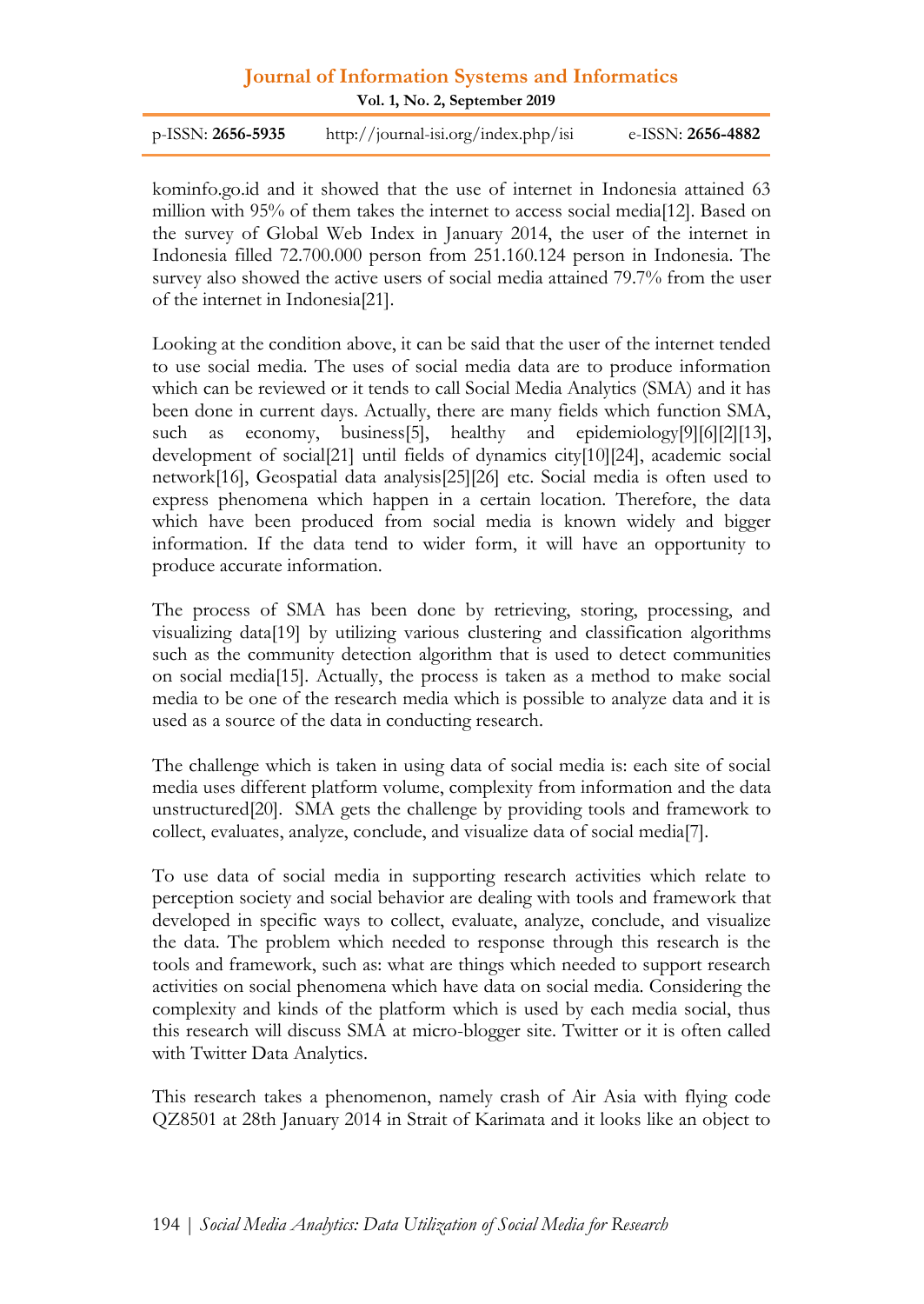**Vol. 1, No. 2, September 2019**

p-ISSN: **2656-5935** http://journal-isi.org/index.php/isi e-ISSN: **2656-4882**

look at perception and social behavior toward the phenomenon. Then it will be processed by using SMA, especially for the data on Twitter which discusses the problem.

#### **2. LITERATURE REVIEW**

#### **2.1. Social Media**

Internet and Web 2.0 provides a platform which is used to improve services with functionally to creating and sharing ideas and story (Blogger and Twitter); sharing information and links (Delicious, Digg, and Twine); sharing multimedia (YouTube and Flickr), making and sharing knowledge (Wikipedia, Yahoo! Answer and SlideShare) and sharing partnership (Facebook, MySpace and LinkedIn) by big groups. These services are known as social media[18].

Social media is a platform which gives service through two ways, namely making and sharing are taken as tools of new communication in digital era that can be used to reform networking into community and it gives possibility to have communication through online communication in which it tends to make, manage, edit, comment, tagging, discussion, grouping, connecting, and sharing any information which are included on it. Currently, Twitter is one of the familiar social media. Actually, Twitter is a micro-blogging which can be used to send a message to 140 characters by fasting through platforms. In this case, there are 90% interactions of the Twitter but it comes from another website, namely mobile message, fast message or desktop application[4].

Current days, there are many kinds of social media, such as Social networks, Blogs, Wikis, Podcast, Forums, Content communities, Micro-blogging, etc that can be used to get certain aims[4][11]. By implementing related theories on social presence, media richness, and social process Kaplan and Haenlein has claimed that social media can be divided into six types, namely: 1) Collaborative projects, 2) Blogs and micro-blogs, 3) Content communities, 4) Social networking sites, 5) Virtual game worlds, and 6) Virtual communities (Kaplan and Haenlein, 2010). But, if it looked from the category, social media has been divided into four categories, namely: 1) Social Networking, 2) Social Collaboration, 3) Social Publishing, and 4) Social Feedbacks[1].

#### **2.2. Social Media Analytics**

Social Media Analytics (SMA) tends to act in developing and evaluating tools of information and framework to collect, evaluate, analyze, conclude, and visualize data of social media[22][7]. Gartner Research defines SMA is a process to look at, analyze, measure, and predict digital interaction, relationships, topic, ideas or contents in social media (Gartner Research, Social analytics). SMA aims to have an analysis process and synthesize data of social media until it gives information which functionally for the stakeholders. The process of SMA takes three steps, *Ria Andryani, Edi Surya Negara, Dendi Triadi* <sup>|</sup> <sup>195</sup>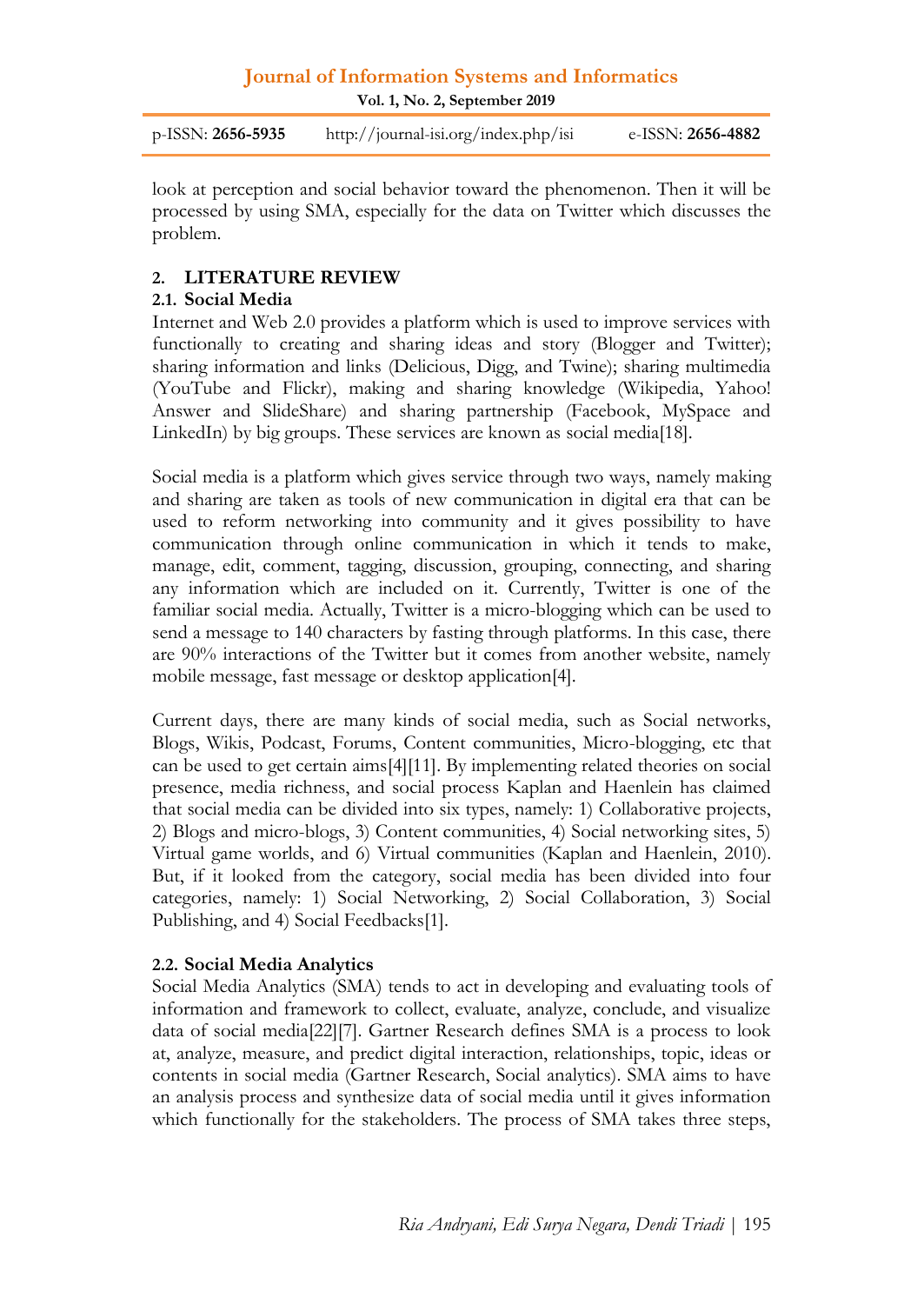**Vol. 1, No. 2, September 2019**

p-ISSN: **2656-5935** http://journal-isi.org/index.php/isi e-ISSN: **2656-4882**

namely Capture, Understand and Present[7]. The steps of SMA can be seen in Figure 1.



Figure 1. Social Media Analytics Process[22]

The capture on the process of SMA tends to process in collecting data of social media which relevant toward needs by using crawler tools that have been connected to the Application Programming Interface (API) of social media, such as: Facebook, Twitter, LinkedIn, YouTube, Pinterest, Google+, Tumblr, Foursquare, Internet forums, blogs and micro-blogs, Wikis, news sites, picture sharing sites, podcasts, and social bookmarking sites, etc. The data which has been produced by the Capture process will be saved into the database and it is provided to further process, namely Understand the process. In this step, the data is processed to give its information which relevant to needs and it includes creating a model for the data from[22].

After finishing the Capture process, the next is Understand the process. Actually, the Understand process at SMA is a process to choose the data which relevant to apply data modeling, break of noise which includes at the data, selecting the data with high quality and making a process to analyze the data in which it takes to have the best information[22]. In this step, a process of analyzing data gets statistic method, text mining, data mining, natural language processing (NLP), machine translation, machine learning, and network analysis[22]. Many techniques analysis data of social media which are possible to use in producing information: Opinion mining (or sentiment analysis), Topic modeling, Social network analysis, Trend analysis, and Visual Analytics[23].

The last step in the process of SMA is Present. Initially, Present is a process to show or visually information which gets from the step of Understand [22]. In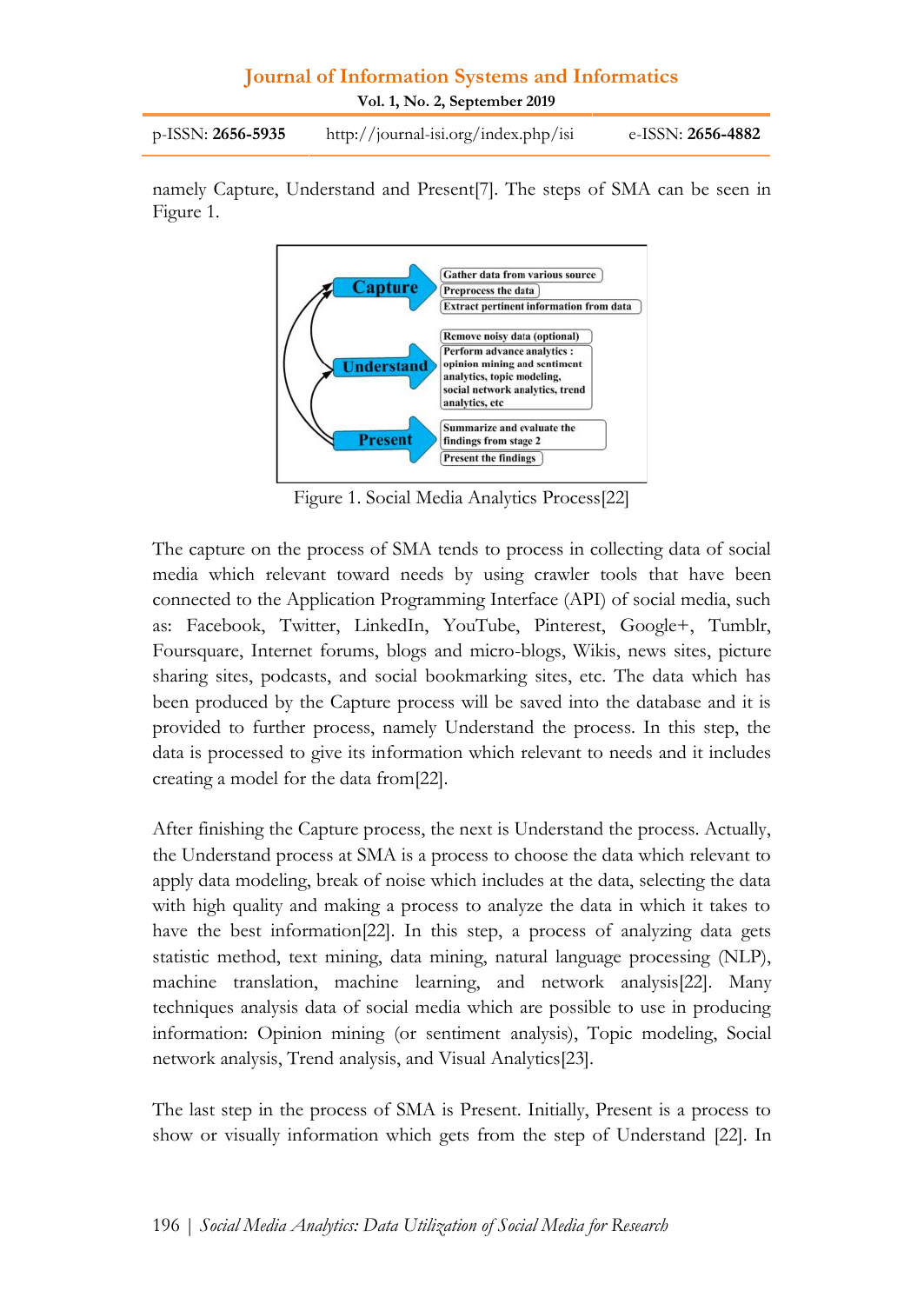| <b>Journal of Information Systems and Informatics</b><br>Vol. 1, No. 2, September 2019 |                                      |                          |
|----------------------------------------------------------------------------------------|--------------------------------------|--------------------------|
| $p$ -ISSN: 2656-5935                                                                   | http://journal-isi.org/index.php/isi | e-ISSN: <b>2656-4882</b> |
|                                                                                        |                                      |                          |

| p-ISSN: 2656-5935 | http://journal-isi.org/index.php/isi | e-ISSN: <b>2656-4882</b> |
|-------------------|--------------------------------------|--------------------------|
|-------------------|--------------------------------------|--------------------------|

this case, there are many kinds of visualization that can be used to show the information from the analysis process.

#### **2.3. Micro-Blogger Twitter Terminology**

Twitter is one of the media social which popular and it has 8th rank at Alexa rank [3]. Initially, Twitter comes from the idea of Jack Dorsey in 2006 and he looks habitual of society which wants to share their activities when they have quality time with other people[14]. In the development of Twitter, Jack Dorsey combined pattern of communication from one to be more and it took as basic of the pattern for communication on Twitter. It gives the possibility to the users of Twitter to share information with other people.

Nepplenbroek, et.al describe the architecture of Twitter development take model "4+1" in which it had been developed by Kruchtens[14]. This model is used to describe the architecture of software by focusing on logical, process, physical, and development and scenario views. By using a model of Kruchtens, Nepplenbroek, et.al. describe the architecture of Twitter with a Logical view, Process view, Physical view, Development view and Scenario view[14].



Figure 2. The architecture of Twitter [22]

The architecture of Twitter development can be seen in Figure 2[14]. Appendix of Back-end Service from Twitter saved all of the Tweets which has been posted by members with MSQL as a database of saving data. In the line of Search Engine, Twitter used Apaches Lucene. Search Engine at the Twitter used invert indexing method in which it is used to separate Tweets to be words of a sentence. Actually, a line of Middle Layer at the architecture of Twitter is taken as a requesting system until it cannot burdening Back-end Service. In the first,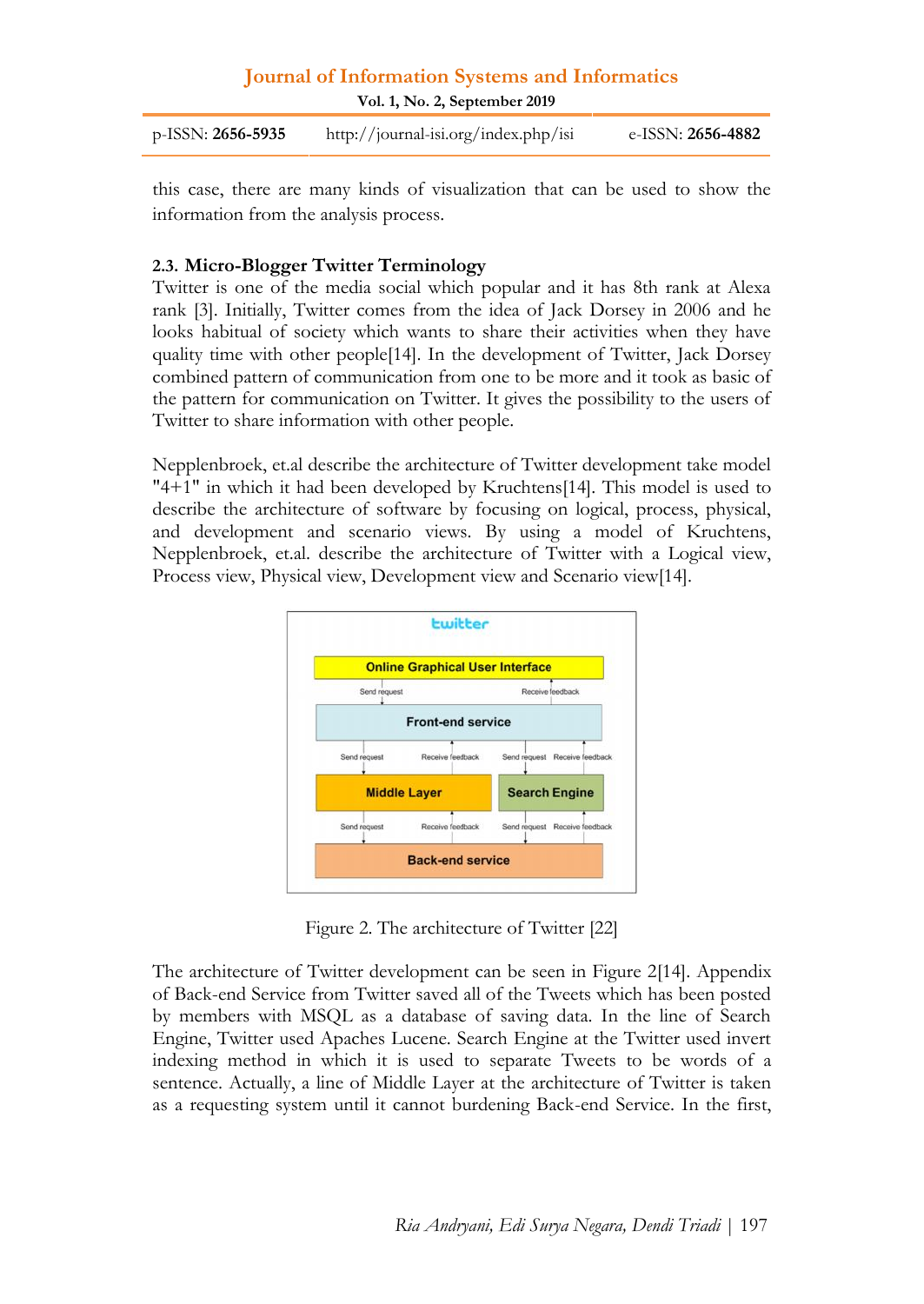**Vol. 1, No. 2, September 2019**

p-ISSN: **2656-5935** http://journal-isi.org/index.php/isi e-ISSN: **2656-4882**

Line of Middle Layer is implemented by Starling by using program language Ruby on Rails[14].

#### **3. RESULTS AND DISCUSSION**

#### **3.1. Capture Data**

Based on the research which had been conducted, it can be seen there was a prototype application of retrieval data and framework for social media analytics. In this research, the writer used Twitter as an object of the research. To analyze the data on Twitter, it needed certain techniques in order for the data (text) on Twitter to be information which took as objects of the research.

The first step that should be done in social media analytics is retrieving data from Twitter. To have retrieved, it should register the application which developed toward Twitter and it needs to be done in order there is permission to have user credential in which it will be used into the process of retrieving data of Twitter. This process aims to get authentication from Twitter toward data access on Twitter. The process of authentication can be shown in Figure 3. After the process of retrieving the Twitter data successes, the next step is saving the data to a database of MongoDB, like Figure 3.



Figure 3. Oauth Proses [11]

In the process of retrieving, the data which got are the username, re-tweet count, tweet followers count, source, and tweet mentioned count, tweet ID, and tweet text. Username is a name of the user or Twitter, re-tweet count describes how many times the status re-tweeted by the other user. Tweet followers count belongs to total of the follower from the user of its account, the source is media that has been used to update the tweets, tweets mentioned count shows how many the tweet which followed, tweet ID is ID of the Twitter user and the tweet text is content of the tweet.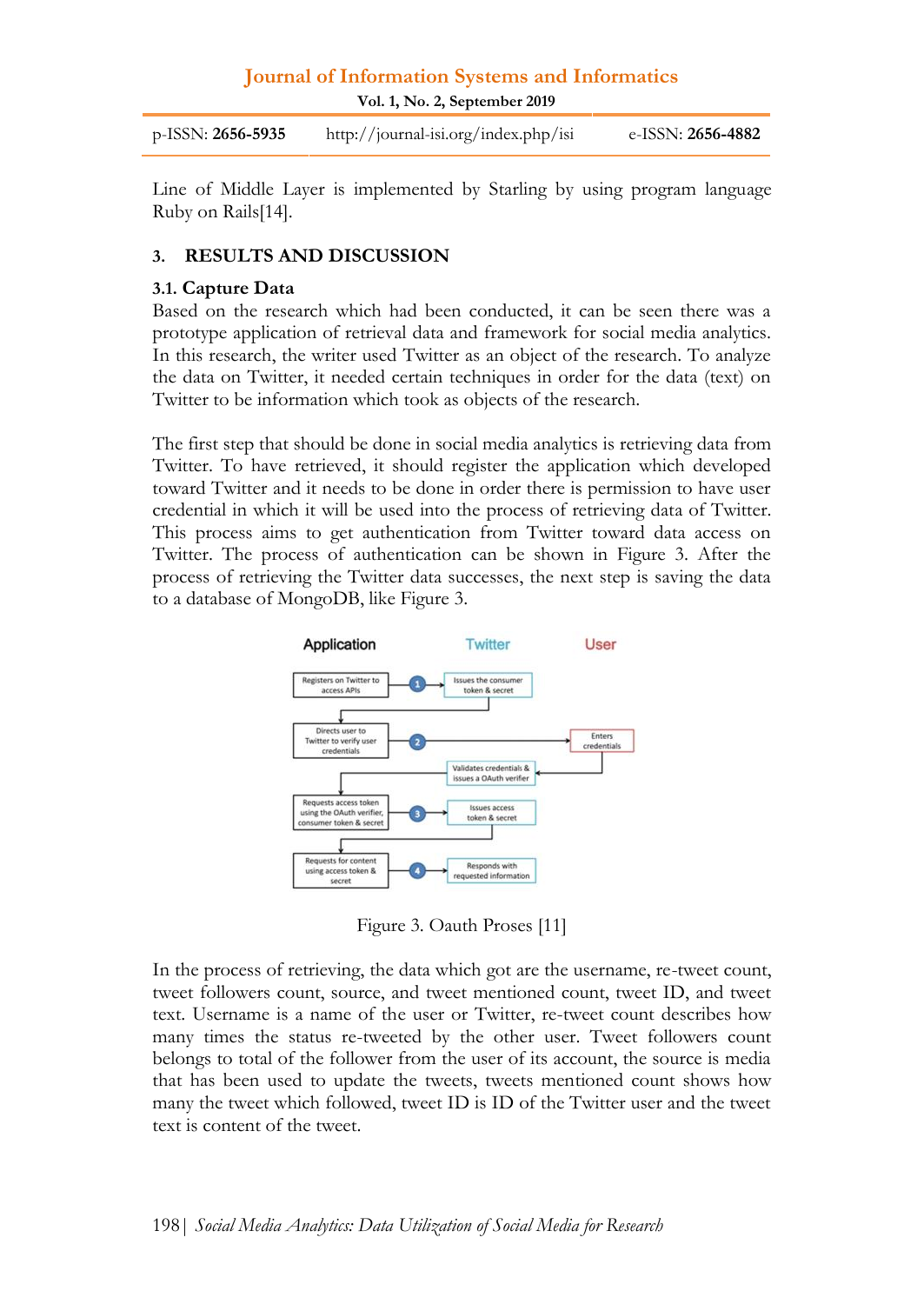| <b>Journal of Information Systems and Informatics</b><br>Vol. 1, No. 2, September 2019 |                                        |                          |
|----------------------------------------------------------------------------------------|----------------------------------------|--------------------------|
| p-ISSN: <b>2656-5935</b>                                                               | $http://journal-isi.org/index.php/isi$ | e-ISSN: <b>2656-4882</b> |
|                                                                                        |                                        |                          |

| $p$ -ISSN: <b>2656-5935</b> | http://journal-isi.org/index.php/isi | e-ISSN: <b>2656-4882</b> |
|-----------------------------|--------------------------------------|--------------------------|
|                             |                                      |                          |

In the process of retrieving data, there are many factors which affect it, namely the connection of the internet, time to collect data, and up-data new news that will be done. The connection of the internet is very important to process retrieving. The connection of the internet which is stable will support the process of retrieving data Contrary, if the connection unstable, it will be error or process of retrieving is to be slow and break-down.

The second factor is the longest of the process for retrieving data. If the retrieving data of Twitter is done in the longest time, it will have more data from the process.

| Projects III<br>凬                                                                                                      | # 25 Twitter_loop.java # 25 Tampikan.java # 25 TwitterAccessToken.java #<br>Start Page                                                                                                                                                                                          | $A + B = 0$ |
|------------------------------------------------------------------------------------------------------------------------|---------------------------------------------------------------------------------------------------------------------------------------------------------------------------------------------------------------------------------------------------------------------------------|-------------|
| cobs<br>$-0$                                                                                                           | History   @  . Q & & &<br>A<br>9910<br>Source                                                                                                                                                                                                                                   | 田           |
| helio_world1<br>mongo<br>审                                                                                             | 17<br>$\rightarrow$<br>consumer key dan secret dimasukkan ke<br>public class TwitterAccessToken<br>18<br>dalam coding program                                                                                                                                                   |             |
| <b>MyTwitter</b><br><b>Jh</b> Source Packages<br><default package=""><br/>串<br/>G-<br/>Get_followersIDs.java</default> | 19<br>private static final String CONSUMER REY - "zLSK6OvYND8Rd4CnBv6lreTaf<br>20<br>21<br>private static final String CONSUMER SECRET = "zzzvrlXhonVq19BNrwSmEy PPo<br>22                                                                                                      |             |
| Search.java<br>Tampikan.java<br>Twitter AccessToken.java<br>Twitter loop.java<br>as.<br>Ubraries<br>tda                | $1 + n$<br>23<br>⊟<br>24<br>" Oparam args the command line arguments<br>* Sthrows java.land.Exception<br>25<br>26<br>$W \nightharpoonup$<br>27<br>Θ<br>public static void main(String[] args) throws Exception (<br>28<br>Twitter twitter = new TwitterFactory().getInstance(); |             |
| $\Box$<br>Services III<br>Databases                                                                                    | 29<br>twitter.setOAuthConsumer(CONSUNER KEY, CONSUNER SECRET) ;<br>30 <sup>°</sup><br>RequestToken requestToken = twitter.getCAuthRequestToken();                                                                                                                               |             |
| Servers<br>Mayen Repositories<br><b>Gik</b>                                                                            | 31<br>AccessToken accessToken = null;<br>BufferedReader br = new BufferedReader (new InputStreamReader (Sys<br>32<br>0.5<br>while (null mm accessToken)                                                                                                                         |             |
| Output - MyTwitter (run)<br>run:                                                                                       | link unik yang didapatkan untuk otentikasi                                                                                                                                                                                                                                      | 黒 点         |
| 諂                                                                                                                      | ttps://api.twitter.com/oauth/authorise?oauth token=LD1EMDvWao701COmRfBoXpamXAOSXBSg<br>and Software                                                                                                                                                                             |             |
| <b>Dutput</b>                                                                                                          |                                                                                                                                                                                                                                                                                 |             |

Figure 4. Code PIN Authentication

Then, the third factor is up-data new news. This has happened because retrieving data which has been done by Twitter relate to real-time. Therefore, in this process streaming API is needed. In this case, the data which is taken is real-time data. Retrieving data can be done at the new news which posted 10 days before. Furthermore, the method which is used for retrieving data is the REST API. Thus, the new news which is happening or has been happened will be easy to know the process of development.

Representational State Transfer API (REST-API) is one of architecture model of software to distribute hypermedia system like WWW. The term is promoted firstly by Roy Fielding in his doctoral dissertation in 2000 and he is a major writer of HTTP specification[17].

Specifically, REST tends to a collection of principles networking architecture which stress the role of definition and keep of sources. This term is often used with widely understanding to describe all of simple face-to-face which convey<br>with widely understanding to describe all of simple face-to-face which convey<br>*Ria Andryani*, *Edi Surya Negara, Dendi Triadi* | 199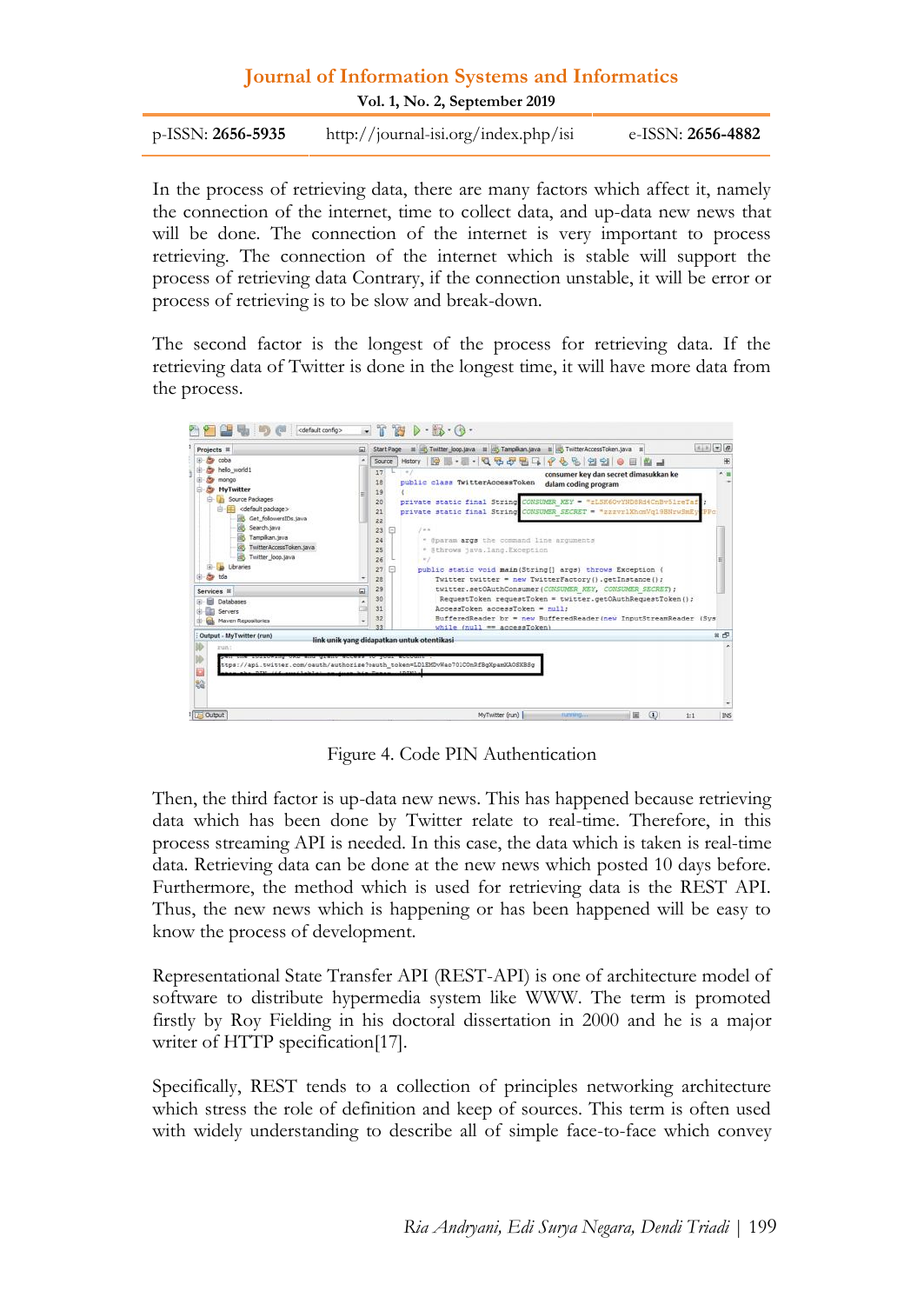| <b>Journal of Information Systems and Informatics</b><br>Vol. 1, No. 2, September 2019 |                                      |                          |
|----------------------------------------------------------------------------------------|--------------------------------------|--------------------------|
| $p$ -ISSN: 2656-5935                                                                   | http://journal-isi.org/index.php/isi | e-ISSN: <b>2656-4882</b> |
|                                                                                        |                                      |                          |

the data on HTTP specific domain without an additional line like SOAP or tracking session which used HTTP cookies.

REST-API on the Twitter can be used to access status or timelines of the Twitter user. REST-API can take 3.200 new tweets from the user include retweet[19].

- Main parameter: every page, we can take 200 Tweet from the user.
- Rate limit: an application is allowed to have a request into 300 requests.

#### **3.2. Understanding Data**

In this step, the data which took from Twitter entered into the database. The database used in this research was MongoDB.

Furthermore, the data which success saved would be analyzed to get clear data without noises. Clear data can be used as data for the research. To get the comprehension of the data which showed as information, it needs to be visualized into bubble graph form or the other graphs based on the needs.



Figure 5. Application of Data Retrieval

The process saving of the data should be done directly or it tends to call as direct storing. It needs to be done because the data which got from retrieving data are real-time data on Twitter. Thus, it needs to use a database which possible to save the data directly.

The result of retrieving data which got from the process of retrieving data tended to the data in text form or document. More than 100 data texts which took through retrieving data. It will be difficult to create primary data manually because the process of retrieving data indicate that the data which got should be managed into the database directly.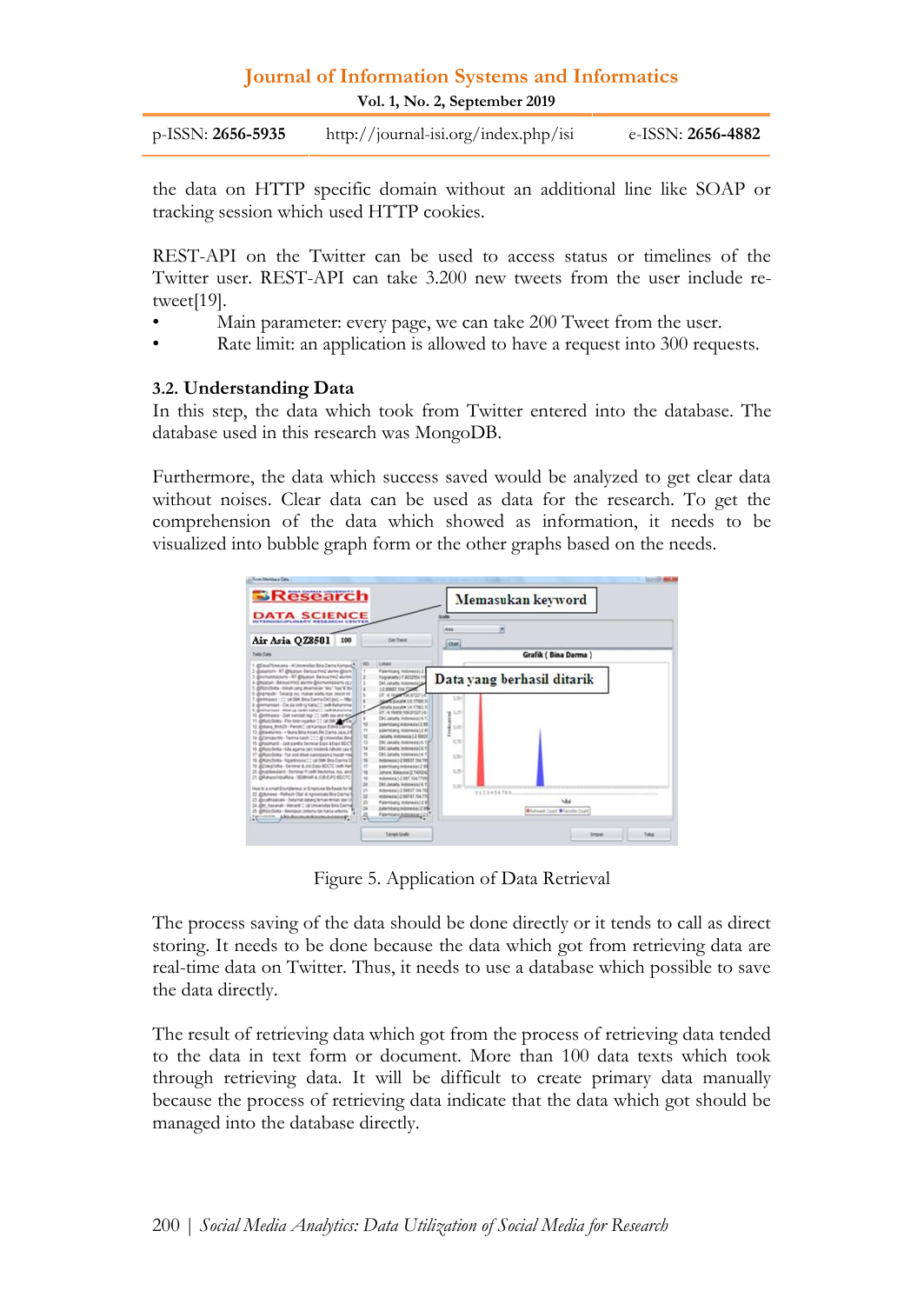# **Journal of Information Systems and Informatics** p-ISSN: **2656-5935** http://journal-isi.org/index.php/isi e-ISSN: **2656-4882**

**Vol. 1, No. 2, September 2019**

| p-ISSN: $2656 - 5935$ | http://journal-isi.org/index.php/isi | e-ISSN: <b>2656-4882</b> |
|-----------------------|--------------------------------------|--------------------------|
|-----------------------|--------------------------------------|--------------------------|

In this research, MongoDB or Mongo database is taken because it tends to document or text database. The ease of using the database is the primary key should not use to insert the data. Because of MongoDB will make ID object or primary key automatically on the process of submitting the data into a database.

In this step, it needs to do field analysis based on Tweet Text and User Name. The process of analysis toward Tweet Text will show the possibility of the countries from the language of the user. The countries have been symbolized with a code of two-letter country based on ISO639-1. The result of the analysis of language identification showed three columns, namely text, language, and rank. Field text showed Tweet or text which up-data by the user of Twitter, field language showed the possibility of the country, and field rank showed the rank of the possibility of the country.

Furthermore, the field which will be analyzed is the User Name. The process of analysis on the username will show the sex of the user, characteristics of the user, and age of the user of Twitter. In this case, the result of the analysis can be called as user demographics.



Figure 6. The user of Twitter based on the Countries, Source: Twitter (Airasia QZ 88501)

#### **3.3. Present Data**

Visualization is a certain way to convert data into visual format or table until characteristics of the data and relationships between items of the data or attributes can be analyzed or reported. Visualization of the data is one of technique that appropriate and interest to use in exploring the data. Moreover, the visualization can be used to describe the general pattern that happens, a trend which comes as hot issues, or the other phenomena.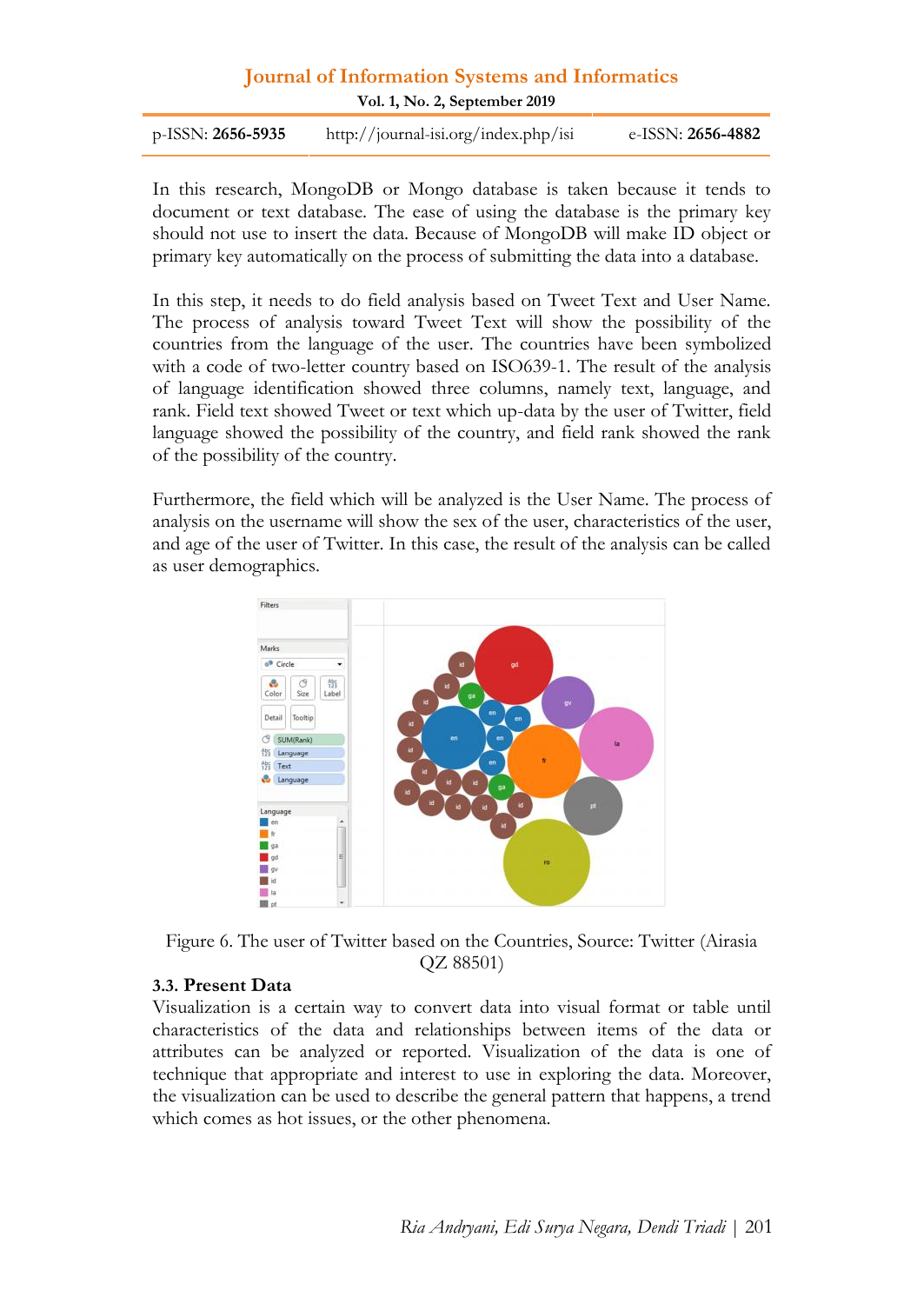| <b>Journal of Information Systems and Informatics</b><br>Vol. 1, No. 2, September 2019 |                                      |                          |
|----------------------------------------------------------------------------------------|--------------------------------------|--------------------------|
| $p$ -ISSN: 2656-5935                                                                   | http://journal-isi.org/index.php/isi | e-ISSN: <b>2656-4882</b> |
|                                                                                        |                                      |                          |

After the process of analysis finish, the next step is a visualization of the data. It is used to get an interesting form and easy to understand the data ascertain information.

To look at the data which produces information on the easy way, it should be visualized into bubble graph form and the others based on needs. Like previous aims of the research, the result of this research/finding is to make crawling data on Twitter by using Application Programming Interface (API) and it has been provided by Twitter. Based on data of Twitter, it will be processed to be information in which it can be used as the object of the research.

The information is also used to reflect how the behavior of society toward a phenomenon on social media which happen in human life. It shows what the phenomena have influence toward a global society. The influence of the phenomena can be seen from the tweets which up-date by the user of Twitter. In this case, the language uses will be used to look at the possibility where the users come from (country). Based on the analysis on data of Twitter in which it discusses phenomena crash of Air Asia QZ8501, it can be seen that most of the users on Twitter who give attention come from Indonesia.

Out of the language uses, the behavior of society can look from the age of the Twitter user. Based on the one phenomenon, it can be seen that frame of the user's age in which the frame shows the active users on the Twitter. Moreover, sex, personality, and organization which includes on the user can be known through the result of this research.



Figure 7. Sex of the User on Twitter, Sources Twitter (Airasia QZ 88501)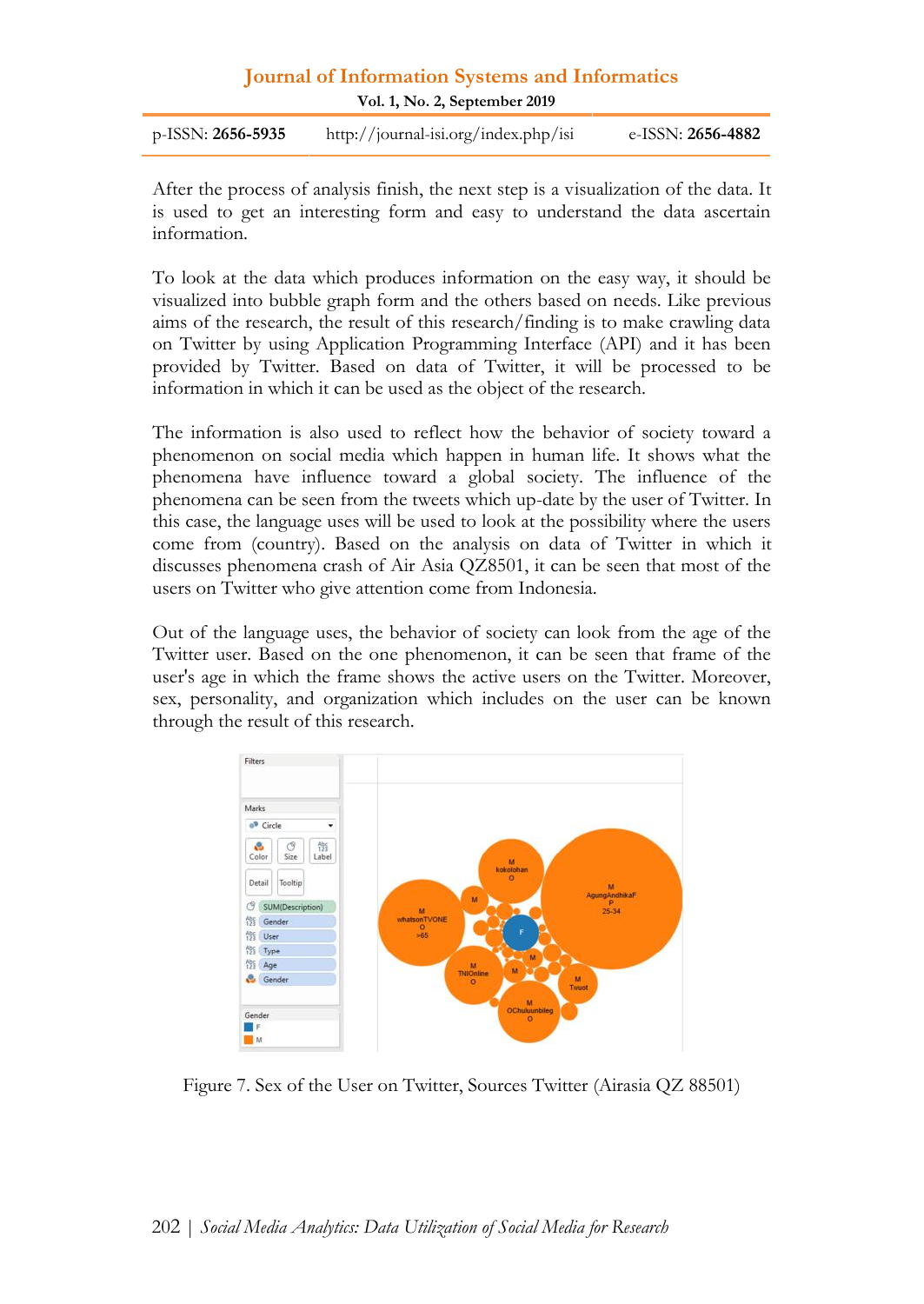# **Journal of Information Systems and Informatics** p-ISSN: **2656-5935** http://journal-isi.org/index.php/isi e-ISSN: **2656-4882**

**Vol. 1, No. 2, September 2019**

| p-ISSN: $2656 - 5935$ | http://journal-isi.org/index.php/isi | e-ISSN: <b>2656-4882</b> |
|-----------------------|--------------------------------------|--------------------------|
|-----------------------|--------------------------------------|--------------------------|

In this research, the writer conducted a research about the crash of Air Asia QZ8501 which happened on 28th January 2014 in the Strait of Karimata- Indonesia. Moreover, the writer will show were come from (country) the users that look at the phenomenon based on language use on their tweets.

It is not just a country, it is also used to show the frame of age which active to observe the phenomenon from the users. Moreover, sex and characteristic of the users whether they come from an organization or person are shown in the result of this research.

Out of the identification toward language uses, this research is also used to show characteristics, the frame of ages, sex of the users. The results/findings of this research can be shown in Figure 6. and Figure 7. The frame of age which discuss the crash of Air Asia QZ8501 are 25 34 years old and the sex is dominated by male.



Figure 8. Age of Twitter User, Sources Twitter (Air asia QZ 88501)

#### **4. CONCLUSION**

Based on the research on social media analytics, it is Twitter, it can be concluded:

- 1. Crawling process toward data of Twitter by using Application Programming Interface has been done successfully and it showed that informative data processed through capture, understand, and present.
- 2. By having the data, it can be identified sex, age, characteristics of the active user and the country which has the use of Twitter, it is known from the language uses.
- 3. The society gets response toward phenomena. The respond can be measured to know how the extent of the phenomena effects for them.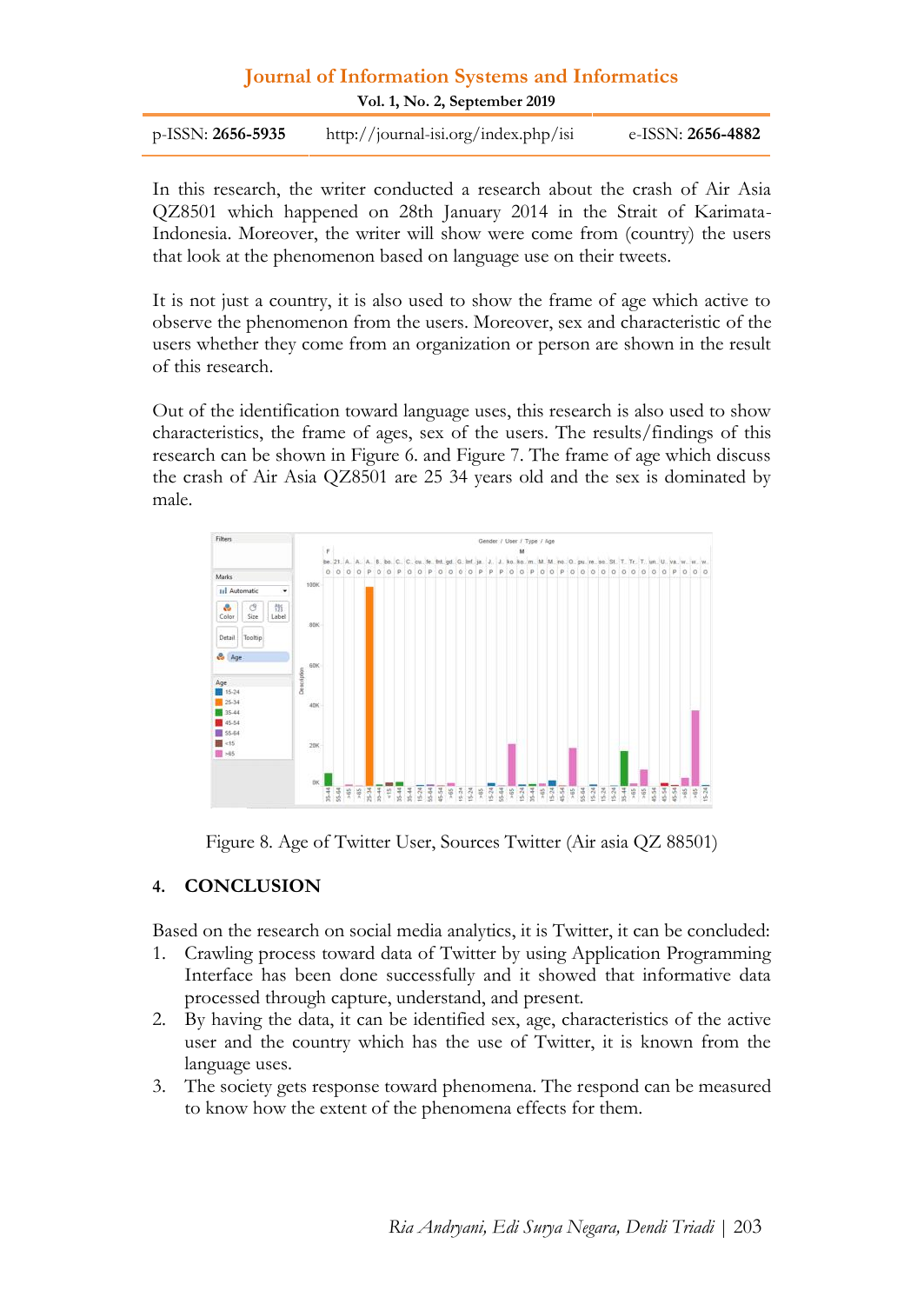| http://journal-isi.org/index.php/isi<br>p-ISSN: <b>2656-5935</b> | e-ISSN: 2656-4882 |
|------------------------------------------------------------------|-------------------|
|------------------------------------------------------------------|-------------------|

4. This research can be used to look at how the extent of someone influence or certain issues and the current phenomena.

This research has the limitations in analyzing real-time social media data, therefore it needs a better algorithm to be able to produce more accurate information in analyzing social media data. In addition, this research can be continued by adding other analysis variables such as adding geospatial data and analysis sentiments.

#### **REFERENCES**

- [1] A. J. Bradley. (2010) Becoming a social organization: Taking a strategic approach to social media. Gartner Inc.
- [2] A. Culotta. (2010) Towards detecting inuenza epidemics by analyzing twitter messages, in Proceedings of the First Workshop on Social Media Analytics (SOMA10), Association for Computing Machinery. Association for Computing Machinery, 2010, pp. 115122.
- [3] Alexa.com. (2015) Alexa internet. twitter.com. [Online]. Available: http://www.alexa.com/siteinfo/ twitter.com
- [4] Antony. (2008) What is social media? Icrossing.
- [5] C. Holsapple, S. Hsiao, and R. Pakath. (2014) Business social media analytics: Denition, benefits, and challenges, in Proceedings of the 20th Americas Conference on Information Systems (AMCIS2014), Association for Information Systems. Association for Information Systems.
- [6] C. Corley, D. Cook, A. Mikler, and K. Singh. (2010) Using web and social media for inuenza surveillance, in Advances in Computational Biology, ser. Advances in Experimental Medicine and Biology, H. Arabnia, Ed. New York: Springer, vol. 680, pp. 559564.
- [7] D. Zeng, H. Chen, R. Lusch, and S.-H. Li. (2010) Social media analytics and intelligence, Intelligent Systems, IEEE, vol. 25, no. 6, pp. 1316. Global Web Index. (2014) Survei data global web index. [Online]. Available: https://www. globalwebindex.net/
- [8] Gartner Reasearch, Social analytics. [Online]. Available: http://www.gartner.com/ it-glossary/social- analytics
- [9] H. Carneiro and E. Mylonakis. (2009) Google trends: a web-based tool for real-time surveillance of disease outbreaks, vol. 49, no. 10, pp. 15571564.
- [10] J. Cranshaw, R. Schwartz, J. Hong, and N. Sadeh. (2012) The livehoods project: Utilizing social media to understand the dynamics of a city, in Proceedings of the Sixth International AAAI Conference on Weblogs and Social Media (ICWSM) 2012, Association for the Advancement of Articial Intelligence. Association for the Advancement of Articial Intelligence, June 2012.